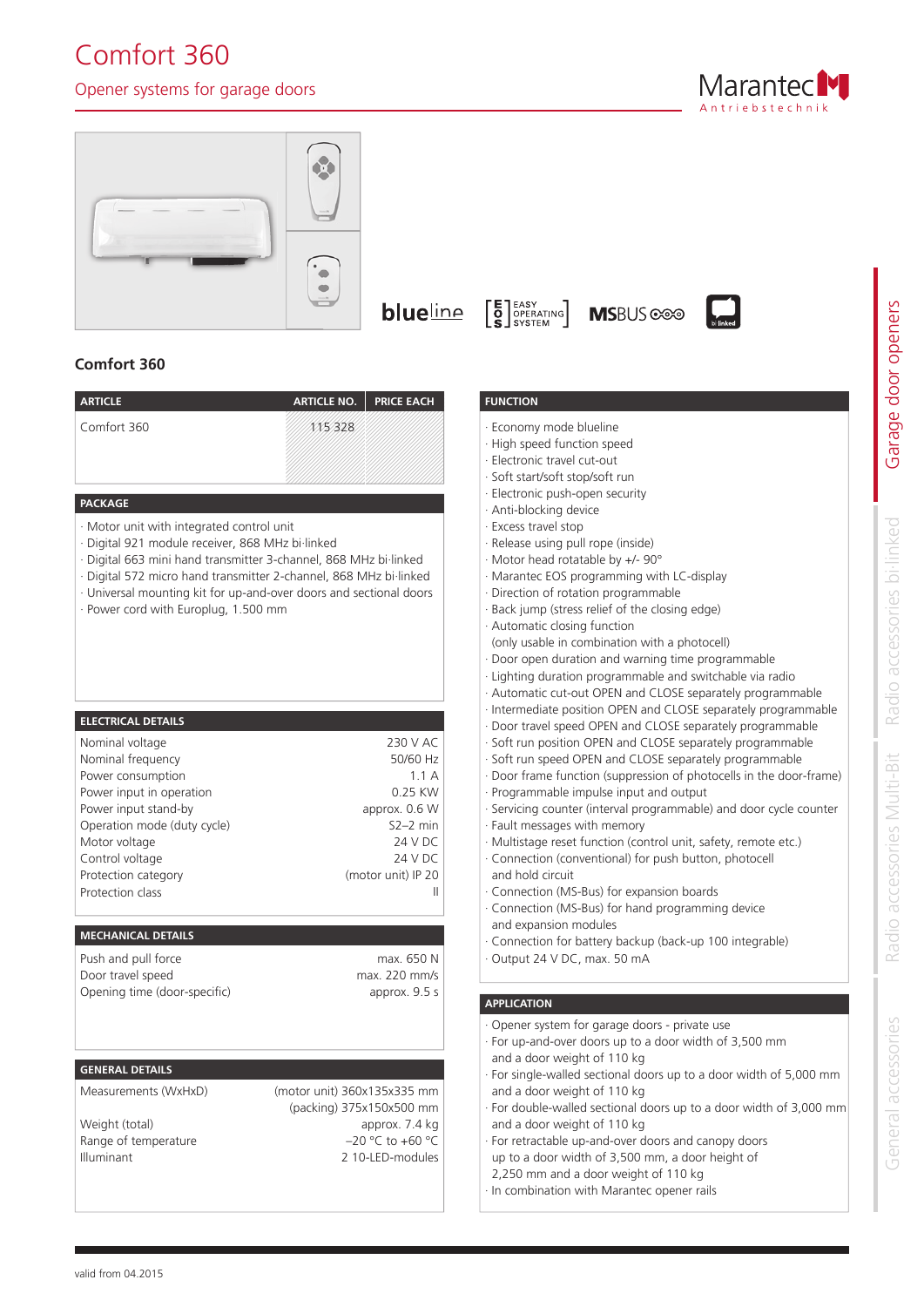# Comfort 370

# Opener systems for garage doors





 $\left[\begin{array}{c}\n**E** \\
**Q** \\
**SPBERTING**\n\end{array}\right]$ **blue**line

**MSBUS** coo



# **Comfort 370**

| <b>ARTICLE</b>                                                                                                                                                    | <b>ARTICLE NO.</b> | <b>PRICE EACH</b> |
|-------------------------------------------------------------------------------------------------------------------------------------------------------------------|--------------------|-------------------|
| Comfort 370                                                                                                                                                       | 329                |                   |
|                                                                                                                                                                   |                    |                   |
|                                                                                                                                                                   |                    |                   |
| <b>PACKAGE</b>                                                                                                                                                    |                    |                   |
| · Motor unit with integrated control unit<br>· Digital 921 module receiver, 868 MHz bi·linked<br>· Digital 663 mini hand transmitter 3-channel, 868 MHz bi linked |                    |                   |
|                                                                                                                                                                   | .                  |                   |

- · Digital 572 micro hand transmitter 2-channel, 868 MHz bi∙linked
- · Universal mounting kit for up-and-over doors and sectional doors
- Power cord with Europlug, 1.500 mm

# **ELECTRICAL DETAILS**

| Nominal voltage             | 230 V AC           |
|-----------------------------|--------------------|
| Nominal frequency           | 50/60 Hz           |
| Power consumption           | 1.1A               |
| Power input in operation    | 0.25 KW            |
| Power input stand-by        | approx. 0.6 W      |
| Operation mode (duty cycle) | $S2-2$ min         |
| Motor voltage               | 24 V DC            |
| Control voltage             | 24 V DC            |
| Protection category         | (motor unit) IP 20 |
| Protection class            |                    |
|                             |                    |

# **MECHANICAL DETAILS**

| Push and pull force          | max. 850 N    |
|------------------------------|---------------|
| Door travel speed            | max. 235 mm/s |
| Opening time (door-specific) | approx. 9.0 s |

# **GENERAL DETAILS**

Measurements (WxHxD)

Weight (total) Range of temperature Illuminant

(motor unit) 360x135x335 mm (packing) 375x150x500 mm approx. 7.4 kg  $-20 °C$  to  $+60 °C$ 2 10-LED-modules

## **FUNCTION**

- Economy mode blueline
- · High speed function speed
- Electronic travel cut-out
- Soft start/soft stop/soft run
- · Electronic push-open security
- Anti-blocking device
- Excess travel stop
- Release using pull rope (inside)
- · Motor head rotatable by +/- 90°
- · Marantec EOS programming with LC-display
- Direction of rotation programmable
- Back jump (stress relief of the closing edge)
- Automatic closing function (only usable in combination with a photocell)
- · Door open duration and warning time programmable
- Lighting duration programmable and switchable via radio
- Automatic cut-out OPEN and CLOSE separately programmable
- Intermediate position OPEN and CLOSE separately programmable
- · Door travel speed OPEN and CLOSE separately programmable
- Soft run position OPEN and CLOSE separately programmable
- Soft run speed OPEN and CLOSE separately programmable
- · Door frame function (suppression of photocells in the door-frame)
- · Programmable impulse input and output
- Servicing counter (interval programmable) and door cycle counter
- Fault messages with memory
- Multistage reset function (control unit, safety, remote etc.)
- Connection (conventional) for push button, photocell
- and hold circuit
- Connection (MS-Bus) for expansion boards
- Connection (MS-Bus) for hand programming device and expansion modules
- Connection for battery backup (back-up 100 integrable)
- Output 24 V DC, max. 50 mA

### **APPLICATION**

- · Opener system for garage doors private use
- For up-and-over doors up to a door width of 5,000 mm and a door weight of 185 kg
- For single-walled sectional doors up to a door width of 5,500 mm and a door weight of 185 kg
- For double-walled sectional doors up to a door width of 5,500 mm and a door weight of 185 kg
- For retractable up-and-over doors and canopy doors up to a door width of 5,000 mm, a door height of
- 2,250 mm and a door weight of 185 kg
- In combination with Marantec opener rails

Garage door openers

Garage door openers

General accessories General accessories